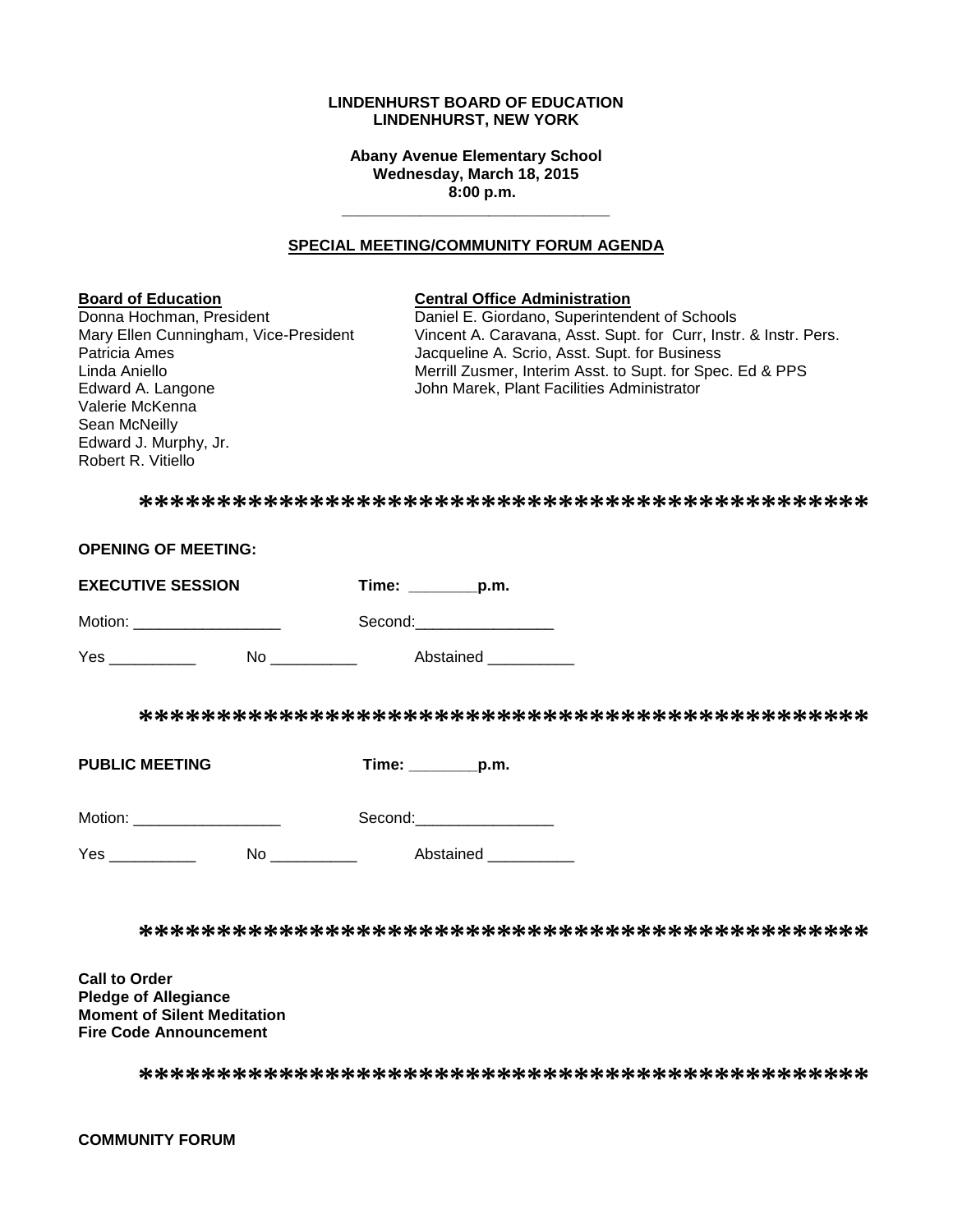#### **PRESENTATION - Albany Avenue Chorus under the direction of Mr. Reyes Albany Avenue 3rd Grade Artwork – Mr. Alvino Student Presentation on their trip to Germany and Austria**

**\*\*\*\*\*\*\*\*\*\*\*\*\*\*\*\*\*\*\*\*\*\*\*\*\*\*\*\*\*\*\*\*\*\*\*\*\*\*\*\*\*\*\*\*\*\*\***

| <b>RETURN TO SPECIAL MEETING:</b> |    | Time:     | p.m. |
|-----------------------------------|----|-----------|------|
| Motion:                           |    | Second:   |      |
| Yes                               | No | Abstained |      |

**\*\*\*\*\*\*\*\*\*\*\*\*\*\*\*\*\*\*\*\*\*\*\*\*\*\*\*\*\*\*\*\*\*\*\*\*\*\*\*\*\*\*\*\*\*\*\***

**Approval of Minutes – March 4, 2015 – Business Meeting March 11, 2015 – Special Meeting**

Motion: \_\_\_\_\_\_\_\_\_\_\_\_\_\_\_\_\_ Second:\_\_\_\_\_\_\_\_\_\_\_\_\_\_\_\_

Yes \_\_\_\_\_\_\_\_\_\_\_\_ No \_\_\_\_\_\_\_\_\_ Abstained \_\_\_\_\_\_\_\_

**\*\*\*\*\*\*\*\*\*\*\*\*\*\*\*\*\*\*\*\*\*\*\*\*\*\*\*\*\*\*\*\*\*\*\*\*\*\*\*\*\*\*\*\*\*\*\***

#### **BOARD OF EDUCATION'S REPORT TO THE COMMUNITY:**

#### **SUPERINTENDENT'S REPORT TO THE COMMUNITY:**

**\*\*\*\*\*\*\*\*\*\*\*\*\*\*\*\*\*\*\*\*\*\*\*\*\*\*\*\*\*\*\*\*\*\*\*\*\*\*\*\*\*\*\*\*\*\*\***

#### **AGENDA QUESTIONS FROM THE BOARD OF EDUCATION:**

**\*\*\*\*\*\*\*\*\*\*\*\*\*\*\*\*\*\*\*\*\*\*\*\*\*\*\*\*\*\*\*\*\*\*\*\*\*\*\*\*\*\*\*\*\*\*\***

#### **INDIVIDUALS AND DELEGATIONS:**

**\*\*\*\*\*\*\*\*\*\*\*\*\*\*\*\*\*\*\*\*\*\*\*\*\*\*\*\*\*\*\*\*\*\*\*\*\*\*\*\*\*\*\*\*\*\*\* TRUSTEE'S REQUEST:**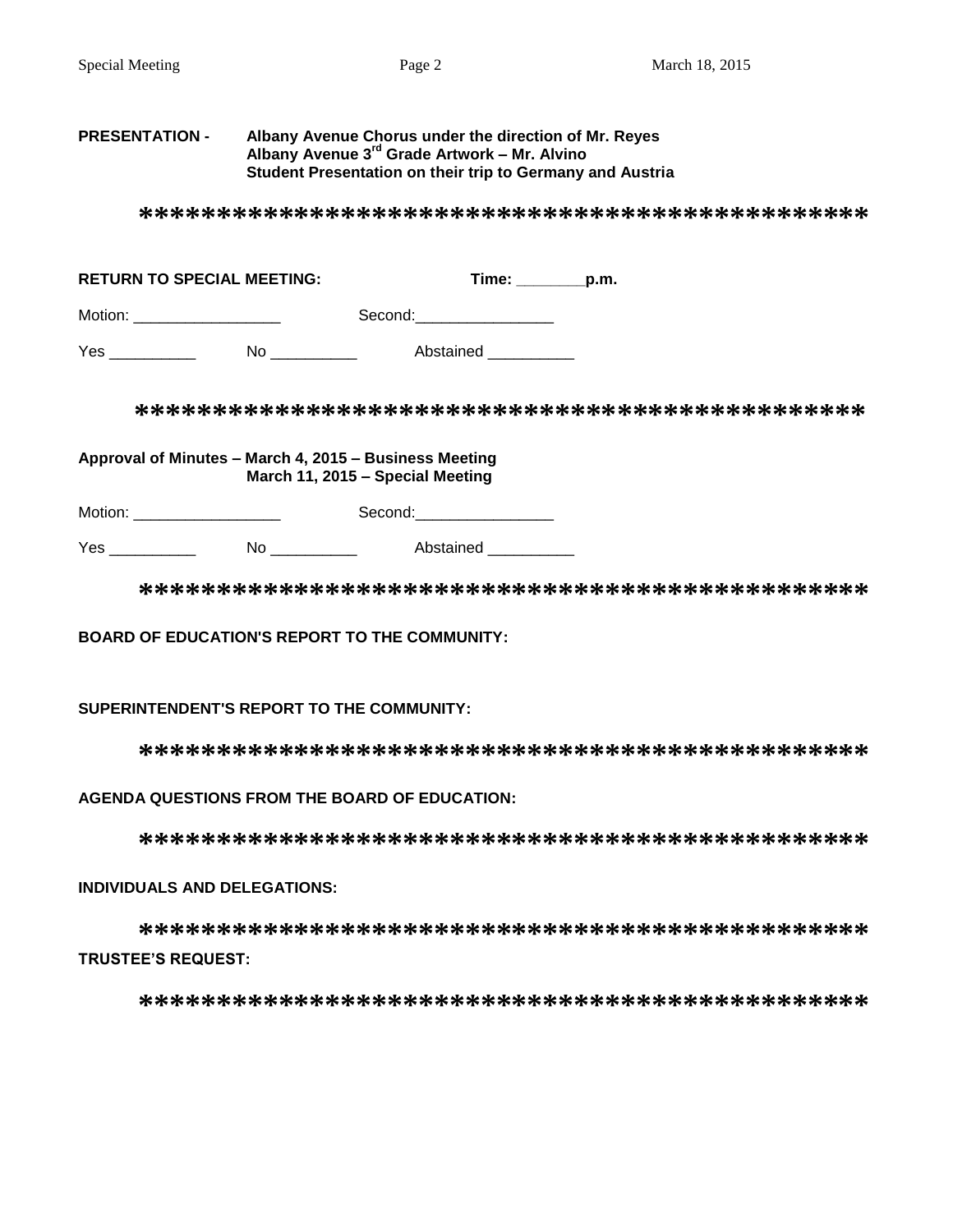# **SUPERINTENDENT'S RECOMMENDATIONS:**

# **#1. Field Trips**

**Resolution: RESOLVED** that the Board of Education approves the following field trips**:**

|           | <b>Senior High School</b> |                  |                                                                                                                                                                                                                                                                                |
|-----------|---------------------------|------------------|--------------------------------------------------------------------------------------------------------------------------------------------------------------------------------------------------------------------------------------------------------------------------------|
|           | Tuesday-Friday            | March 3-6, 2015  | Approximately 15-20 Business students will<br>Travel to Rochester, NY to the NYS DECA<br>Competition. Transportation will be via bus.<br>This trip was previously Board-approved on<br>January 21, 2015. This is a date change only.                                           |
|           | Wednesday                 | May 6, 2015      | Approximately 28 Life Skills students will travel<br>To Venetian Shores. Tranportation will be via bus.                                                                                                                                                                        |
|           | Friday                    | May 8, 2015      | Approximately 22 members of the High School<br>Jazz Ensemble will travel to Jackson Lighter School/<br>Six Flags Amusement Park in New Jersey for the<br>Adjudicated Competition and Awards Ceremony.<br>Transportation will be via bus.                                       |
|           | Tuesday-Monday            | June 23-29, 2015 | One member of the Student Council will travel to the<br>Student Council National Conference in Albuquerque,<br>New Mexico. Transportation will be via airplane                                                                                                                 |
|           | <b>Middle School</b>      |                  |                                                                                                                                                                                                                                                                                |
|           | Wednesday                 | April 1, 2015    | Approximately 50 National Junior Honor Society<br>students will travel to NYC to see Finding Neverland<br>and have lunch at Planet Hollywood. Transportation will<br>be via bus.<br>This trip was previously Board-approved on January 7,<br>2015. This is a date change only. |
|           | Motion: <b>Motion</b>     | Second:          |                                                                                                                                                                                                                                                                                |
| Yes _____ | No l                      |                  | Abstained _________                                                                                                                                                                                                                                                            |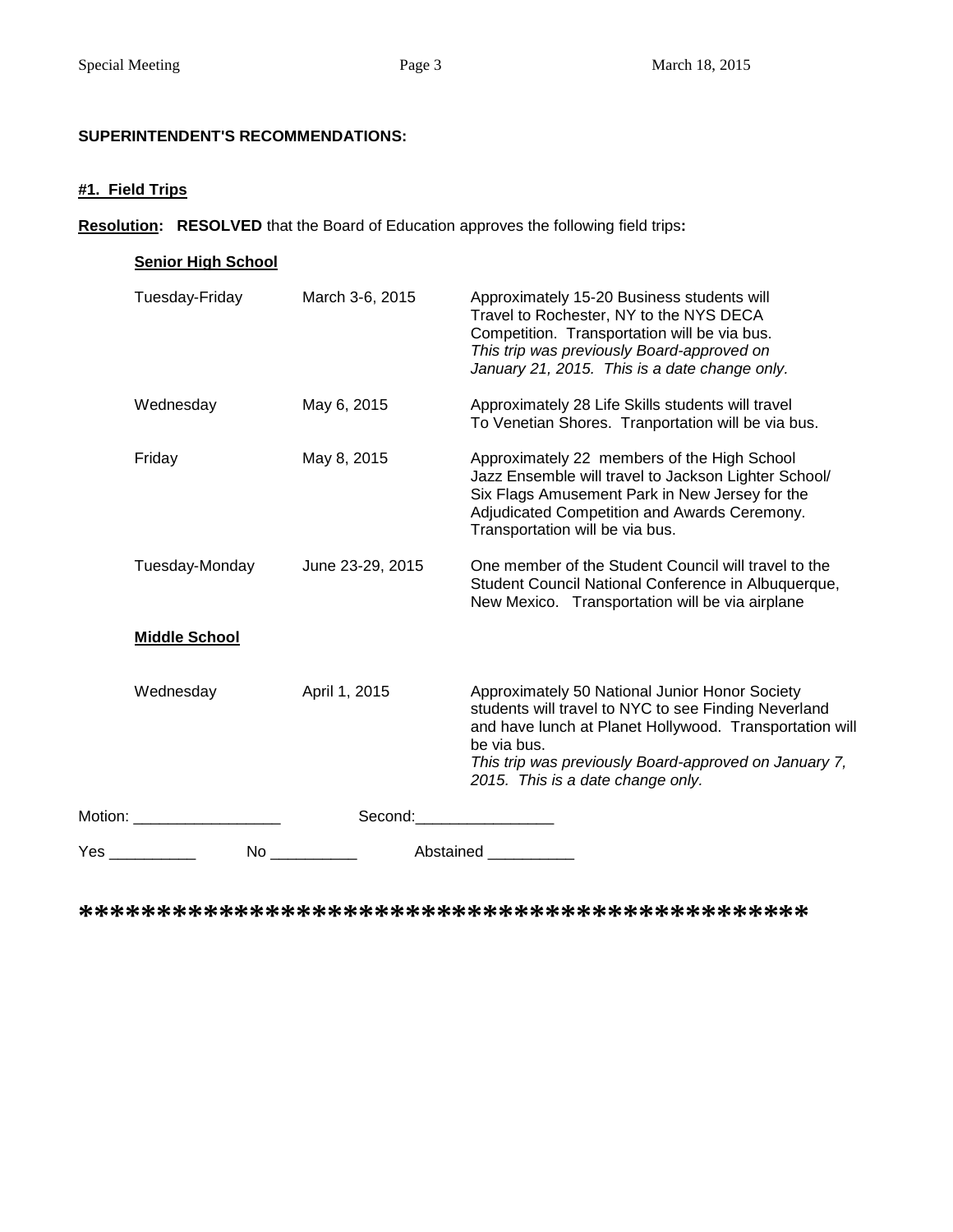#### **#2. Field Trips**

**Resolution: RESOLVED** that the Board of Education approves the following field trips:

|          | <b>Daniel Street</b>        |      |                               |           |                                                                                                                                                                                                                                                                                |
|----------|-----------------------------|------|-------------------------------|-----------|--------------------------------------------------------------------------------------------------------------------------------------------------------------------------------------------------------------------------------------------------------------------------------|
|          | Thursday                    |      | June 4, 2015                  |           | Approximately 102 5 <sup>th</sup> Grade students will travel to<br>Atlantic Marine World in Riverhead to take part in a<br>hands-on science program. The trip includes an<br>environmental tour boat on the Peconic River and<br>Flanders Bay. Transportation will be via bus. |
|          | Tuesday<br>Wednesday        |      | June 9, 2015<br>June 10, 2015 |           | The 5 <sup>th</sup> Grade classes will take part in an oceanographic<br>hands-on study on a boat in the Great South Bay<br>departing from Captree Boat Basin. Transportation<br>will be via bus.                                                                               |
|          | Motion: ___________________ |      |                               |           | Second: with the second of the second of the second of the second of the second of the second of the second of the second of the second of the second of the second of the second of the second of the second of the second of                                                 |
| $Yes$ __ |                             | No l |                               | Abstained |                                                                                                                                                                                                                                                                                |

**\*\*\*\*\*\*\*\*\*\*\*\*\*\*\*\*\*\*\*\*\*\*\*\*\*\*\*\*\*\*\*\*\*\*\*\*\*\*\*\*\*\*\*\*\*\*\***

#### **#3. District Clerk**

.

**Resolution:** RESOLVED, that Donna Milone be and is hereby appointed District Clerk to serve at the pleasure of the Board of Education for the period April 1, 2015 through June 30, 2015.

Motion: \_\_\_\_\_\_\_\_\_\_\_\_\_\_\_\_\_ Second:\_\_\_\_\_\_\_\_\_\_\_\_\_\_\_\_

Yes \_\_\_\_\_\_\_\_\_\_\_\_\_ No \_\_\_\_\_\_\_\_\_\_\_ Abstained \_\_\_\_\_\_\_\_\_\_

**\*\*\*\*\*\*\*\*\*\*\*\*\*\*\*\*\*\*\*\*\*\*\*\*\*\*\*\*\*\*\*\*\*\*\*\*\*\*\*\*\*\*\*\*\*\*\***

#### **#4. Intermunicipal Agreement for Salt and Sand Distribution**

**Resolution:** RESOLVED, that the Board of Education, upon the recommendation of the Superintendent, authorizes the Board President to enter into an agreement with the Incorporated Village of Lindenhurst, to purchase road salt, sand, and mixtures of sand and salt ("Road Treatment Materials") from the Village of Lindenhurst for use in winter road maintenance , as per the attached agreement.

Motion: \_\_\_\_\_\_\_\_\_\_\_\_\_\_\_\_\_ Second:\_\_\_\_\_\_\_\_\_\_\_\_\_\_\_\_

Yes \_\_\_\_\_\_\_\_\_\_\_\_\_ No \_\_\_\_\_\_\_\_\_\_\_ Abstained \_\_\_\_\_\_\_\_\_\_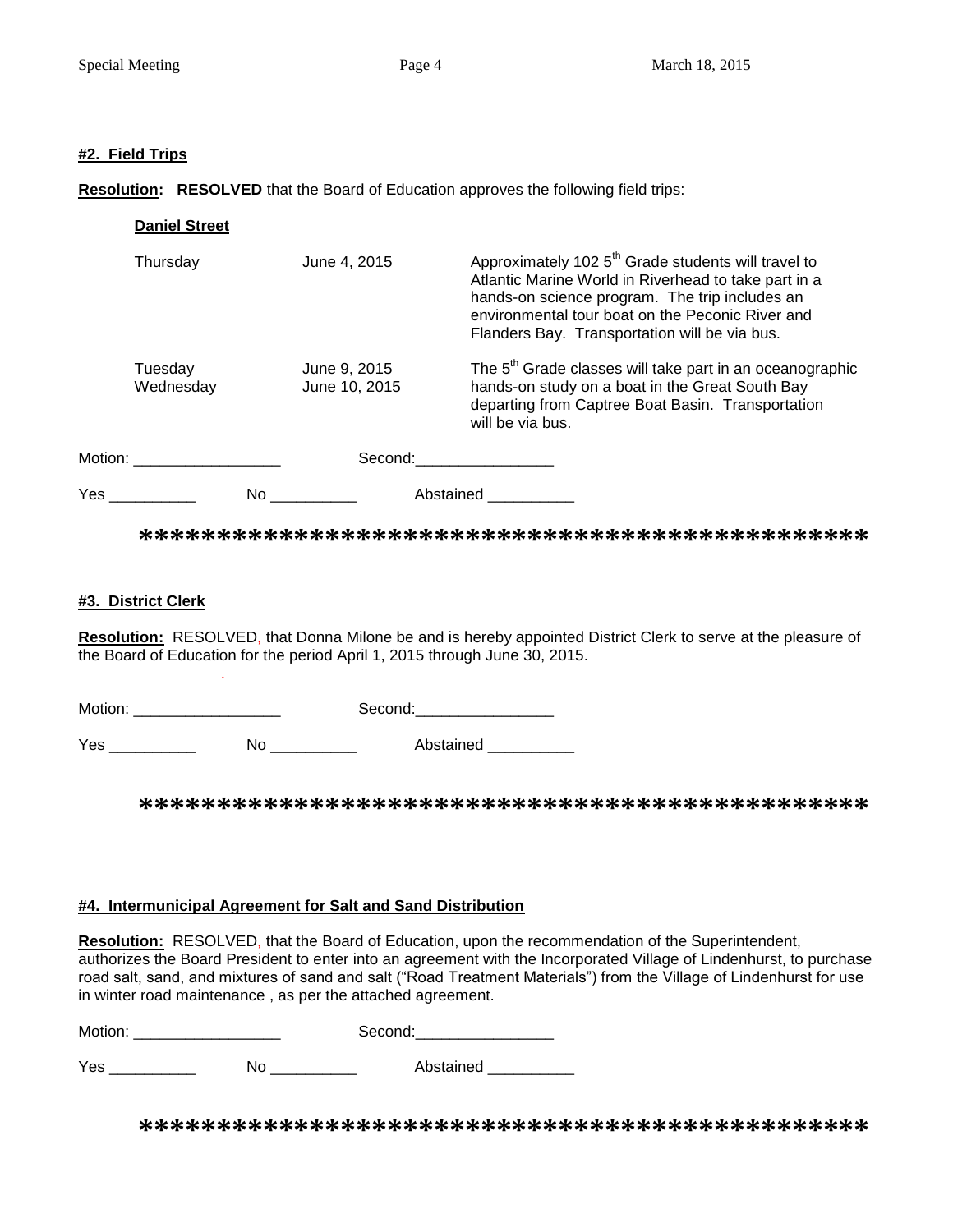#### **#5. SEQRA - Lindenhurst High School Temperature Control Phase 2**

**Resolution: RESOLVED** that the Board of Education approves the following resolution:

#### **2014 BOND ISSUE RELATED CAPITAL IMPROVEMENT PROGRAM**

State Environment Quality Review Notice of Determination of Non-Significance

WHEREAS, the Board of Education of the **LINDENHURST UFSD** is the lead agency under the State Environmental Quality Review Process for the purpose of required determinations respecting the proposed Capital Improvement Projects as follows:

#### **LINDENHURST HIGH SCHOOL Temperature Control Phase 2**

WHEREAS, in 1995, amendments were made to the SEQRA Regulation (Part 617) to classify projects, which will be excluded from the requirements for the preparation of an Environmental Impact Statement (Type II Actions). The projects mentioned above are now classified as Type II Actions as determined by 6NYCRR§617.5 and

WHEREAS, these projects fall under the following categories:

- A. Routine Maintenance and Repair 6NYCRR§617.5 (c)(1): Maintenance or repair involving no substantial change in an existing facility.
- B. Replace or Rehabilitation 6NYCRR§617.5 (c)(2): replacement or rehabilitation or reconstruction of a structure or facility, in kind, on the same site, unless the work exceeds a threshold for a Type I action in 6NYCRR§617.4.
- C. 6NYCRR§617.5(c)(8); Routine activities of educational institutions, including expansion of existing facilities by less than 10,000 square feet of gross floor area and school closings, but not changes in use related to such closings.

THEREFORE, as the lead agency for the SEQRA determination, all the above referenced projects fall under Categories "A" or "B" above. The procedure for Type II Actions, with regard to the SEQRA Process for Capital Projects noted above is "No Additional Required Action under 6NYCRR§617.5(a)".

Motion: \_\_\_\_\_\_\_\_\_\_\_\_\_\_\_\_\_ Second:\_\_\_\_\_\_\_\_\_\_\_\_\_\_\_\_

Yes \_\_\_\_\_\_\_\_\_\_\_\_\_ No \_\_\_\_\_\_\_\_\_\_\_ Abstained \_\_\_\_\_\_\_\_\_\_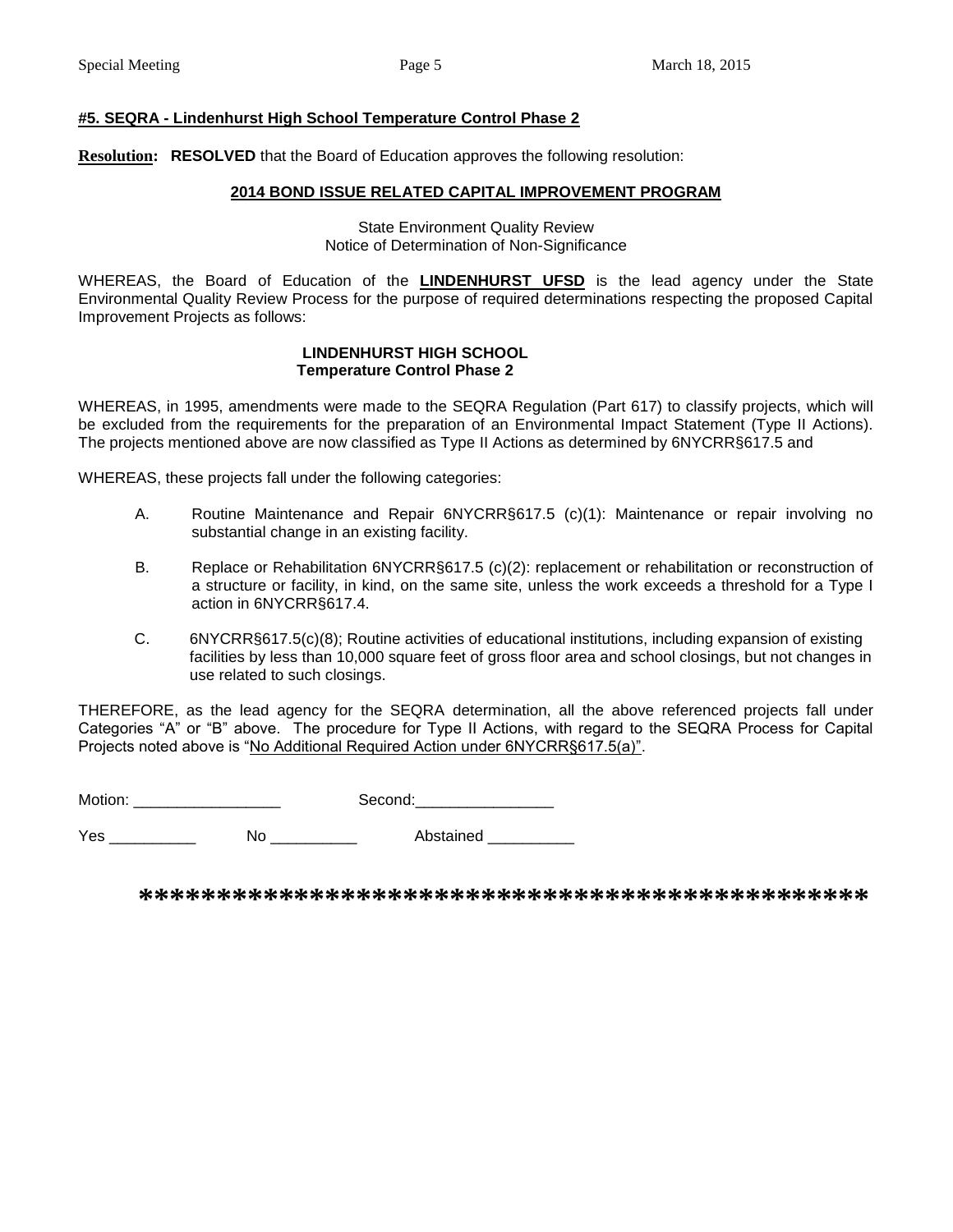#### **#6. Annual Budget Vote and Trustee Election**

**Resolution: RESOLVED** that the Board of Education approves the following resolution:

Upon the recommendation of the Superintendent of Schools, it is RESOLVED, that the Annual Budget Vote and Trustee Election in the Lindenhurst Union Free School District, Town of Babylon, Suffolk County, New York be held on Tuesday, May 19, 2015 from 6:00 AM to 9:00 PM, and be it further

RESOLVED, THAT PURSUANT TO Section 2017 of the Education Law, a Public Hearing for the purpose of discussion of the expenditure of funds and budgeting thereof be held at 8:00 PM on May 6, 2015 at the McKenna Administration Building, Lindenhurst, New York and be it further

RESOLVED THAT Legal Notice of the Public Hearing, as required by law be published in NEWSDAY on April 3, 2015, April 17, 2015, May 1, 2015, May 15, 2015 and in the NEIGHBOR NEWSPAPER on April 1, 2015, April 15, 2015, April 29, 2015, May 13, 2015 and be it further

RESOLVED, THAT Legal Notice of the Annual Budget Vote and Trustee Election, as required by Law be published on NEWSDAY, on April 3, 2015, April 17, 2015, May 1, 2015 and May 15, 2015 and in the NEIGHBOR NEWSPAPER on April 1, 2015, April 15, 2015, April 29, 2015 and May 13, 2015.

RESOLVED, that this School District, by resolution previously adopted, did divide in five (5) election districts. The following schools are hereby designed as polling places:

**Election District No. 1** (Area of the School District south of the tracks of the Montauk Branch of the Long Island Railroad and North of Montauk Highway)

| Polling and Registration Place: | Lindenhurst Middle School |
|---------------------------------|---------------------------|
|                                 | 350 South Wellwood Ave.   |

**Election District No. 2** (Area of the School District north of the tracks of the Montauk Branch of the Long Island Railroad and south of Sunrise Highway and west of North Wellwood Ave.)

| Polling and Registration Place: | Albany Avenue Elementary School |
|---------------------------------|---------------------------------|
|                                 | 180 Albany Ave.                 |

**Election District No. 3** (Area of School District north of Sunrise Highway)

| Polling and Registration Place: | <b>William Rall Elementary School</b> |
|---------------------------------|---------------------------------------|
|                                 | 761 N. Wellwood Ave.                  |

**Election District No. 4** (Area of School District south of Montauk Highway)

| Polling and Registration Place: | <b>Harding Avenue Elementary School</b> |
|---------------------------------|-----------------------------------------|
|                                 | 2 Harding Ave.                          |

**Election District No. 5** (Area of School District north of the tracks of the Montauk Branch of the Long Island Railroad, south of Sunrise Highway and east of North Wellwood Ave.)

| Polling and Registration Place: | Daniel Street Elementary School |
|---------------------------------|---------------------------------|
|                                 | 289 Daniel Street               |

RESOLVED, that the Board of Education, in addition to the legal publication in four editions of each of the two above-mentioned newspapers, will send a notice with all information relative to the date and time of election to all residents of the District, and be it further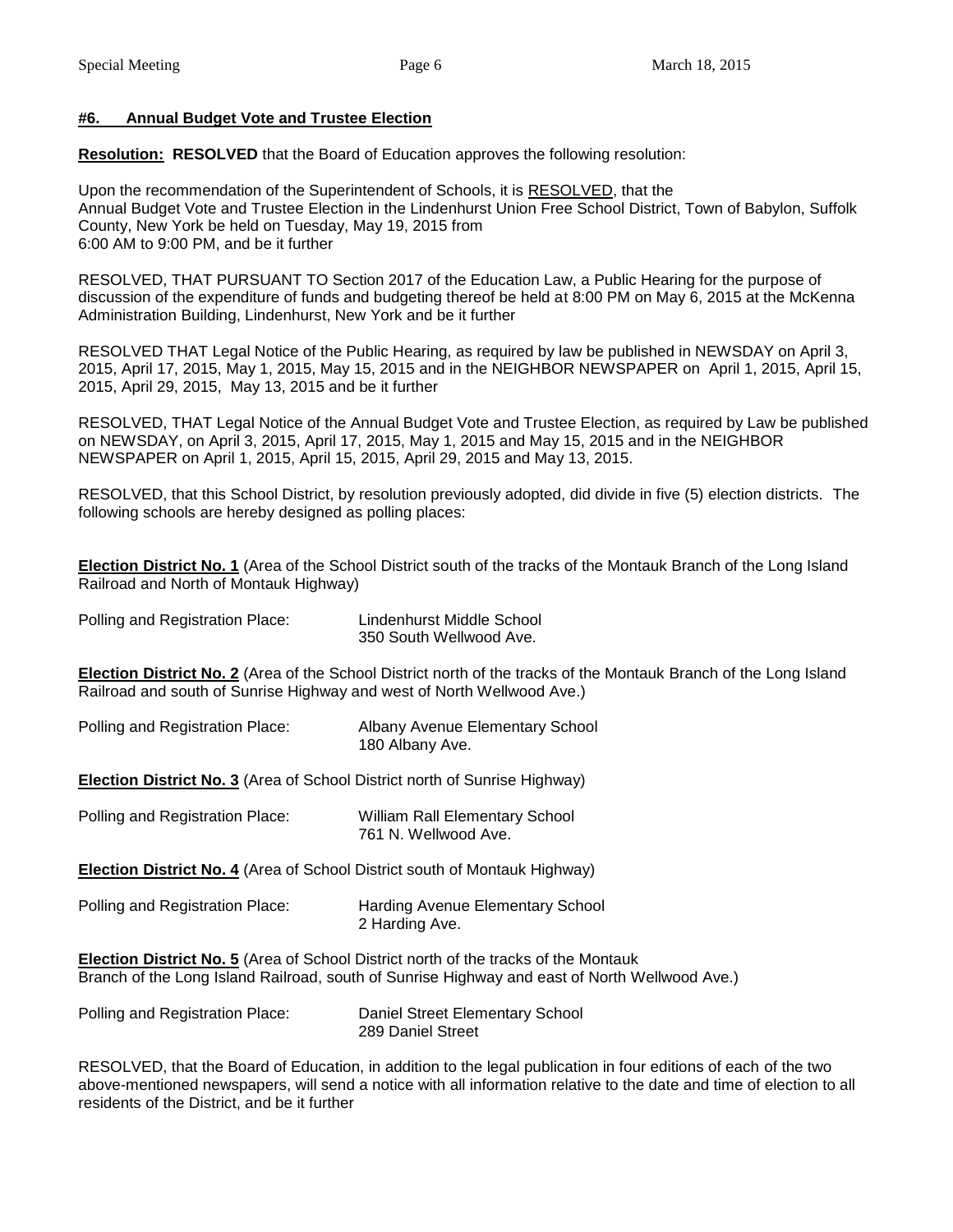RESOLVED, that the residents of the Lindenhurst Union Free School District may register to vote for School District Election at the office of the District Clerk between the hours of 9:00 o'clock AM and 4:00 o'clock PM on any day that the office is open, and also at the regularly scheduled Board of Education Business meetings during April and May. However, such registration will not take place less than five (5) days preceding any School District Election, and be it further

RESOLVED, that the District be authorized to appoint the necessary Personnel to function as Building Leaders and Election Inspector/Clerks, and be it further

RESOLVED, that the final tally of votes shall be held at the Administration Center, 350 Daniel Street, Lindenhurst, New York at 9:00 PM on the evening of the election or as soon thereafter as the election inspectors from the five polling places can supply the necessary information.

Motion: \_\_\_\_\_\_\_\_\_\_\_\_\_\_\_\_\_ Second:\_\_\_\_\_\_\_\_\_\_\_\_\_\_\_\_

Yes \_\_\_\_\_\_\_\_\_\_\_\_ No \_\_\_\_\_\_\_\_\_ Abstained \_\_\_\_\_\_\_\_

**\*\*\*\*\*\*\*\*\*\*\*\*\*\*\*\*\*\*\*\*\*\*\*\*\*\*\*\*\*\*\*\*\*\*\*\*\*\*\*\*\*\*\*\*\*\*\***

#### **SCHEDULES**

**Resolution: RESOLVED** that the Board of Education approves the following Schedules:

Motion: \_\_\_\_\_\_\_\_\_\_\_\_\_\_\_\_\_\_\_\_\_\_\_\_ Second: \_\_\_\_\_\_\_\_\_\_\_\_\_\_\_\_\_\_

Yes \_\_\_\_\_\_\_\_\_\_\_\_\_\_ No \_\_\_\_\_\_\_\_\_\_\_ Abstained \_\_\_\_\_\_\_\_\_\_

#### **Schedule A-1 No. 10-C Coaching Assignments**

Approve the appointment of the following: Michael Severson Boys Track & Field Spring \$0 - Volunteer

### **Schedule A-1 No. 12 Personnel, Instructional Appointments – Resignations & Terminations** Accept the resignation of:

Frank Grotschel Interim MJROTC Instructor Retirement effective 7/1/15

# **Schedule A-3 No. 67 Personnel, Instructional Appointments**

Approve the appointment of:

#### CURRICULUM WRITING

(Additional curriculum writing hours will depend on enrollment)

| 1. Paul DiGiulio       | Health - Grade 11                 | 5 hours  | \$51.41/hr. |
|------------------------|-----------------------------------|----------|-------------|
| 2. Charles Brostowski  | Health – Grade 6                  | 5 hours  | \$51.41/hr. |
| 3. Jenna Smakal        | <b>TV Studio Media Production</b> | 10 hours | \$51.41/hr. |
| 4. Jacklyn Wiley       | <b>TV Studio Media Production</b> | 10 hours | \$51.41/hr. |
| 5. James Ehrhardt      | <b>AP Statistics</b>              | 25 hours | \$51.41/hr. |
|                        | <b>SAT Prep Math</b>              | 20 hours | \$51.41/hr. |
| 6. Michael Cucciniello | <b>AP Statistics</b>              | 20 hours | \$51.41/hr. |
| 7. Kristy Aurigemma    | <b>SAT Prep Math</b>              | 20 hours | \$51.41/hr. |
| 8. RichardSikorsky     | Algebra CC                        | 20 hours | \$51.41/hr. |
| 9. Brian Cohen         | Algebra CC                        | 20 hours | \$51.41/hr. |
| 10. Jessica Duryee     | Algebra CC                        | 20 hours | \$51.41/hr. |
| 11. Aileen Clancy      | Algebra CC                        | 20 hours | \$51.41/hr. |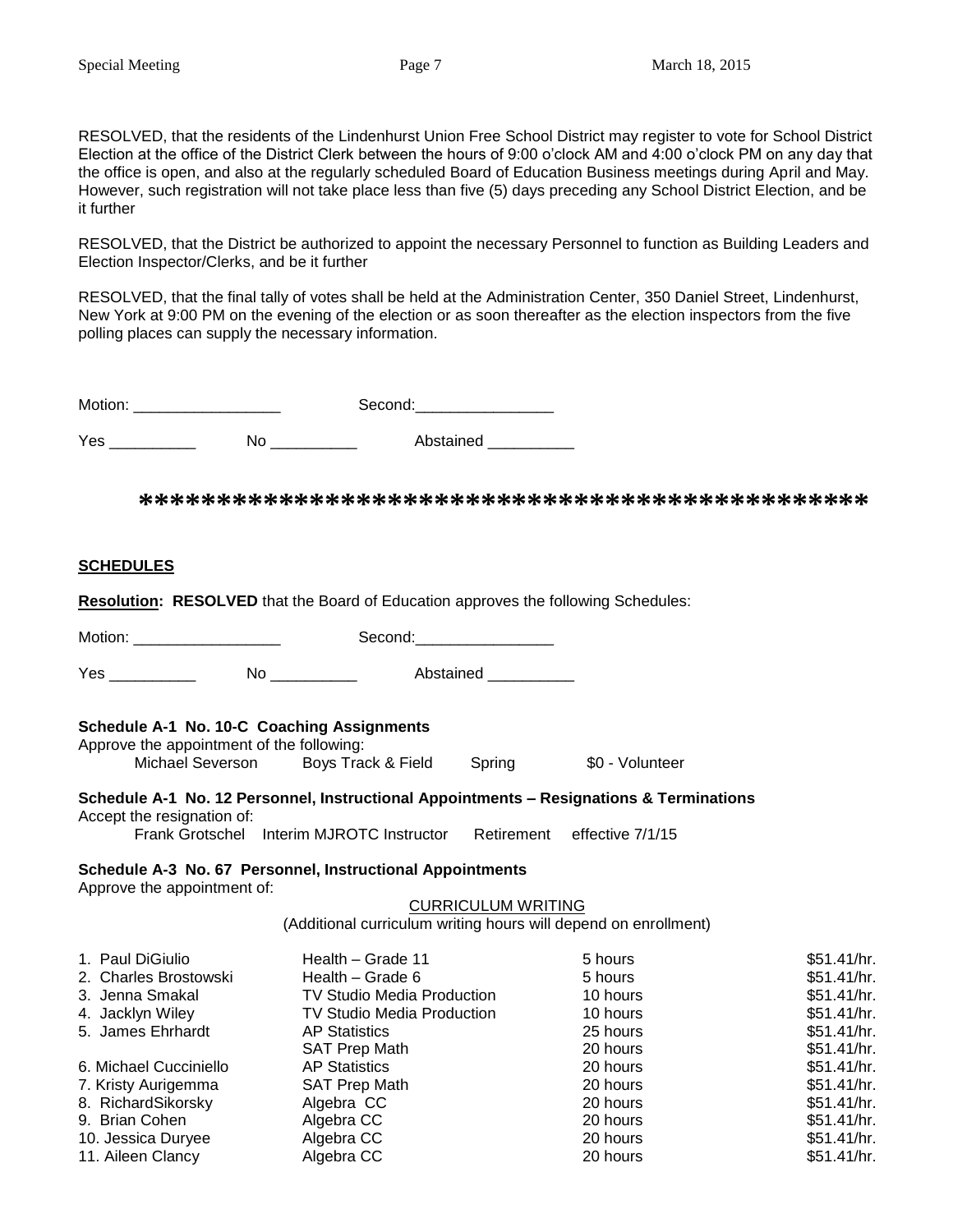| 12. Charlene Muro            | Algebra II CC                                | 25 hours | \$51.41/hr. |
|------------------------------|----------------------------------------------|----------|-------------|
| 13. Dawn DeSimone            | Algebra II CC                                | 25 hours | \$51.41/hr. |
| 14. Richard Sikorsky         | Geometry CC with Lab                         | 25 hours | \$51.41/hr. |
| 15. Maureen Garofalo         | Geometry CC with lab                         | 25 hours | \$51.41/hr. |
| 16. Joanne Loiacono          | 6 <sup>th</sup> Grade CC Math (Modification) | 10 hours | \$51.41/hr. |
| 17. Jean Christiansen        | 6 <sup>th</sup> Grade CC Math (Modification) | 10 hours | \$51.41/hr. |
| 18. Scott Moar               | 7 <sup>th</sup> Grade CC Math (Modification) | 10 hours | \$51.41/hr. |
| 19. Patricia Fudim           | 7 <sup>th</sup> Grade CC Math (Modification) | 10 hours | \$51.41/hr. |
| 20. Gary Whiffen             | <b>SAT Prep English</b>                      | 20 hours | \$51.41/hr. |
| 21. Kimberly Boccanfuso      | <b>SAT Prep English</b>                      | 20 hours | \$51.41/hr. |
| 22. Jo Anne Russo            | LOTE/ESL                                     | 20 hours | \$51.41/hr. |
|                              | Transitional Class (per Part 154)            |          |             |
| 23. Maria Rotta              | LOTE/ESL                                     | 20 hours | \$51.41/hr. |
|                              | Transitional Class (per Part 154)            |          |             |
|                              | Elementary Bilingual (per Part 154)          | 20 hours | \$51.41/hr. |
| 24. Gail November            | LOTE/ESL                                     | 20 hours | \$51.41/hr. |
|                              | Transitional Class (per Part 154)            |          |             |
| 25. Dorothy Ferro            | LOTE/ESL                                     | 20 hours | \$51.41/hr. |
|                              | Transitional Class (per Part 154)            |          |             |
| 26. Grace Nowakowski         | LOTE/ESL                                     | 20 hours | \$51.41/hr. |
|                              | Elementary Bilingual (per Part 154)          |          |             |
| 27. Michelle Kohler          | LOTE/ESL                                     | 20 hours | \$51.41/hr. |
|                              | Language 1 - Spanish                         |          |             |
| 28. Jennifer Gebert          | Middle School Science Research               | 16 hours | \$51.41/hr. |
| 29. Eleanor Naslonski        | Middle School Science Research               | 16 hours | \$51.41/hr. |
| 30. Christine Sanfratello    | High School Science Research                 | 16 hours | \$51.41/hr. |
| 31. Roni Bruno               | High School Science Research                 | 16 hours | \$51.41/hr. |
| 32. Colleen Kelly-Van Tassel | High School Science Research                 | 16 hours | \$51.41/hr. |

#### REGENTS REVIEW

(Based on sufficient enrollment)

| 33. Sara Walther     | Algebra I - Middle School | $(4$ sessions $-1\frac{1}{2}$ hours each) | \$60.78/hr. |
|----------------------|---------------------------|-------------------------------------------|-------------|
| 34. Aileen Clancy    | Algebra I - Middle School | (4 sessions $-1\frac{1}{2}$ hours each)   | \$60.78/hr. |
| 35. Jessica Duryee   | Algebra I - Middle School | $(4$ sessions $-1\frac{1}{2}$ hours each) | \$60.78/hr. |
| 36. Ronald Boeri     | Algebra I - Middle School | $(4$ sessions $-1\frac{1}{2}$ hours each) | \$60.78/hr. |
| 37. Donna Serwan     | Algebra I - Middle School | (4 sessions $-1\frac{1}{2}$ hours each)   | \$60.78/hr. |
| 38. Heidi Jerzembeck | Algebra I - Middle School | $(4$ sessions $-1\frac{1}{2}$ hours each) | \$60.78/hr. |
| 39. Nicole Markowski | Algebra I - Middle School | (4 sessions $-1\frac{1}{2}$ hours each)   | \$60.78/hr. |

#### OWL SPRING 2015 PROGRAM

| 40. Instructor | iPad Workshops for Wyandanch Teachers         |          |
|----------------|-----------------------------------------------|----------|
|                | 4 workshops, 1 hour each (\$100 per workshop) | \$400.00 |

#### **Schedule AS-3 No. 19 Substitute Personnel Appointments**

| Approve the appointment of: |                                                          |  |                |
|-----------------------------|----------------------------------------------------------|--|----------------|
| Antoinette Melella          | Consultant Support Staff Senior High School 3/19-6/26/15 |  | \$110 per diem |
| Lisa Kmiotek                | Consultant Support Staff Senior High School 3/19-6/26/15 |  | \$110 per diem |

#### **Schedule B-2 No. PT 11 Non-Instructional Personnel – Leave of Absence**

Grant the leave of absence of:

Marie Woltering Special Ed Aide Middle School Medical Leave 3/25-4/6/15 *(Ms. Woltering is requesting an extension on her leave of absence. She was due to come back on 3/25/15.)*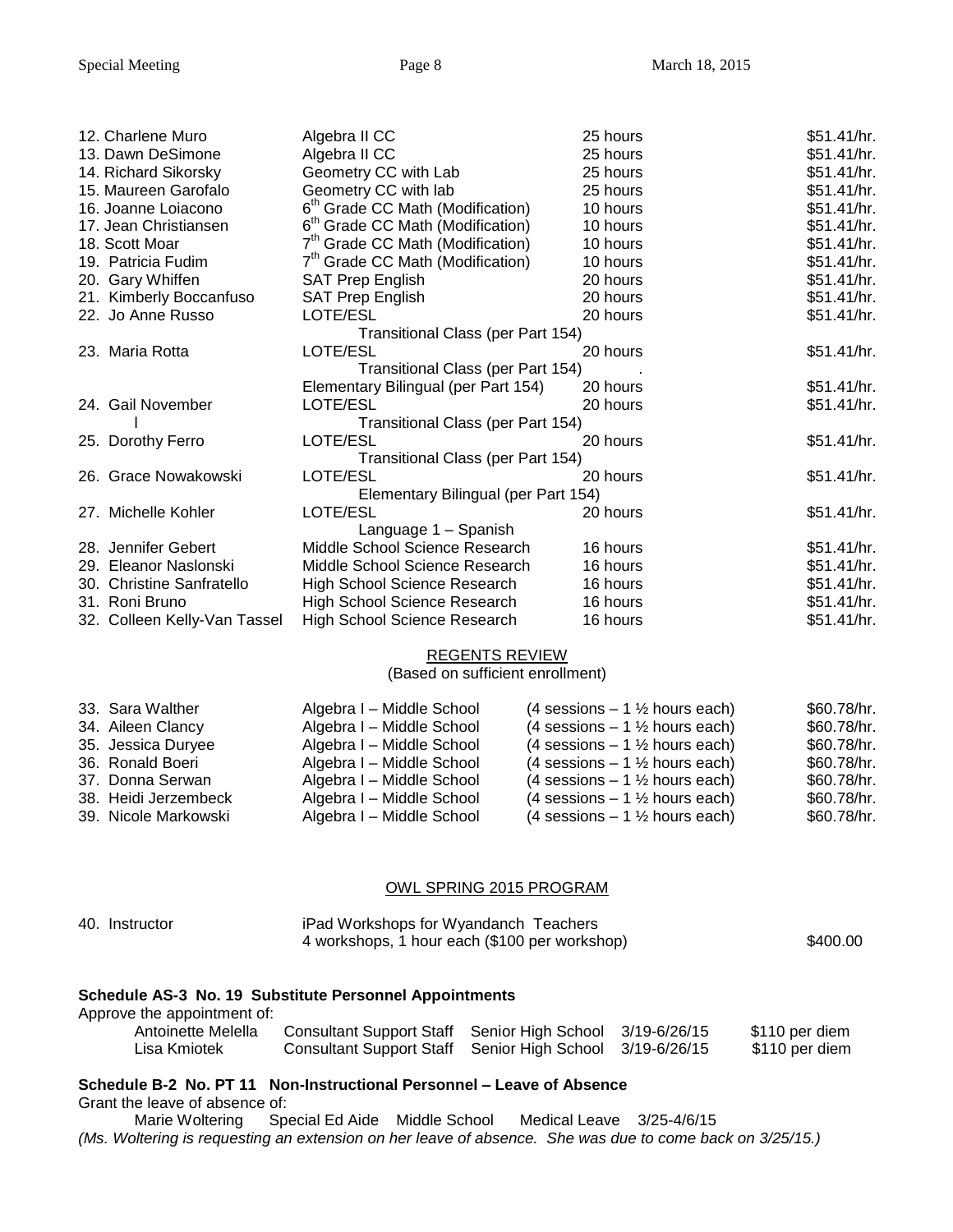## **Schedule B-3 No. 15 Non-Instructional Personnel Appointments**

Approve the appointment of:

Ernest Manhart Head Custodian,  $2^{nd}$  Shift, High School, effective 3/19/15 \$52,549 per year *This is a change in title.* (\$51,349 – Step 1)

**(\$** 1,200 – Night Diff)

#### **Schedule B-3 No. S-12 Non-Instructional Appointments, Substitute Personnel**

Approve the appointment of the following individuals to the substitute custodial call-in list: Enzo Carrieri *(Subject to fingerprint clearance.)*

#### **Schedule D No. 25**

That the Board of Education accepts all recommendations of the CSE and CPSE as listed:

January 28, 2015 – CPSE February 2, 2015 – CSE February 4, 2015- CPSE February 4, 2015 – OD CSE February 6, 2015 – SHS CSE February 6, 2015- OD CSE February 9, 2015 – MS CSE February 10, 2015 – MS CSE February 11, 2015 – CPSE February 11, 2015 – MS CSE February 11, 2015 – SHS CSE February 12, 2015 – CSE February 12, 2015- SHS CSE

February 13, 2015 – SHS CSE February 16, 2015 – MS CSE February 19, 2015 – CSE February 23, 2015 – CSE February 23, 2015 – MS CSE February 23, 2015 – SHS CSE February 25, 2015 – CPSE February 25, 2015 – MS CSE February 25, 2015 – SHS CSE February 26, 2015 – MS CSE February 27, 2015 – CPSE March 4, 2015 – SHS CSE

#### **Schedule ST/I No. 14 Student Teachers/Interns/Observers**

Approve the appointment of the following student observers:

| Lauren Darby         | <b>SUNY Oneonta</b> | Alleghany            | Elem/SpEd | Observer   | March 9&10, 2015              |
|----------------------|---------------------|----------------------|-----------|------------|-------------------------------|
| Jessa Mazzi          | <b>SUNY Oneonta</b> | Alleghany            | Elem      | Observer   | March 10, 2015                |
| Stephanie Longarello | Univy of Pittsburgh | Daniel Street Speech |           | Shadowing  | May 5,7 & 8, 2015             |
| Lauren Sheridan      | Molloy College      | Albany               | Elem/SpEd |            | Studet Tchr March15-May8,2015 |
|                      |                     |                      |           | Grades 1-3 |                               |

**\*\*\*\*\*\*\*\*\*\*\*\*\*\*\*\*\*\*\*\*\*\*\*\*\*\*\*\*\*\*\*\*\*\*\*\*\*\*\*\*\*\*\*\*\*\*\***

#### **UNFINISHED BUSINESS**

**\*\*\*\*\*\*\*\*\*\*\*\*\*\*\*\*\*\*\*\*\*\*\*\*\*\*\*\*\*\*\*\*\*\*\*\*\*\*\*\*\*\*\*\*\*\*\***

#### **NEW BUSINESS**

**\*\*\*\*\*\*\*\*\*\*\*\*\*\*\*\*\*\*\*\*\*\*\*\*\*\*\*\*\*\*\*\*\*\*\*\*\*\*\*\*\*\*\*\*\*\*\***

#### **SUPERINTENDENT'S REPORTS**

That the Board of Education accepts the following reports:

- a. Treasurer's Report (#7), Revenue Status and Appropriation Status Reports as of January, 2015
- b. Collateralization Report as of January, 2015
- c. Warrants #8 Regular February, 2015